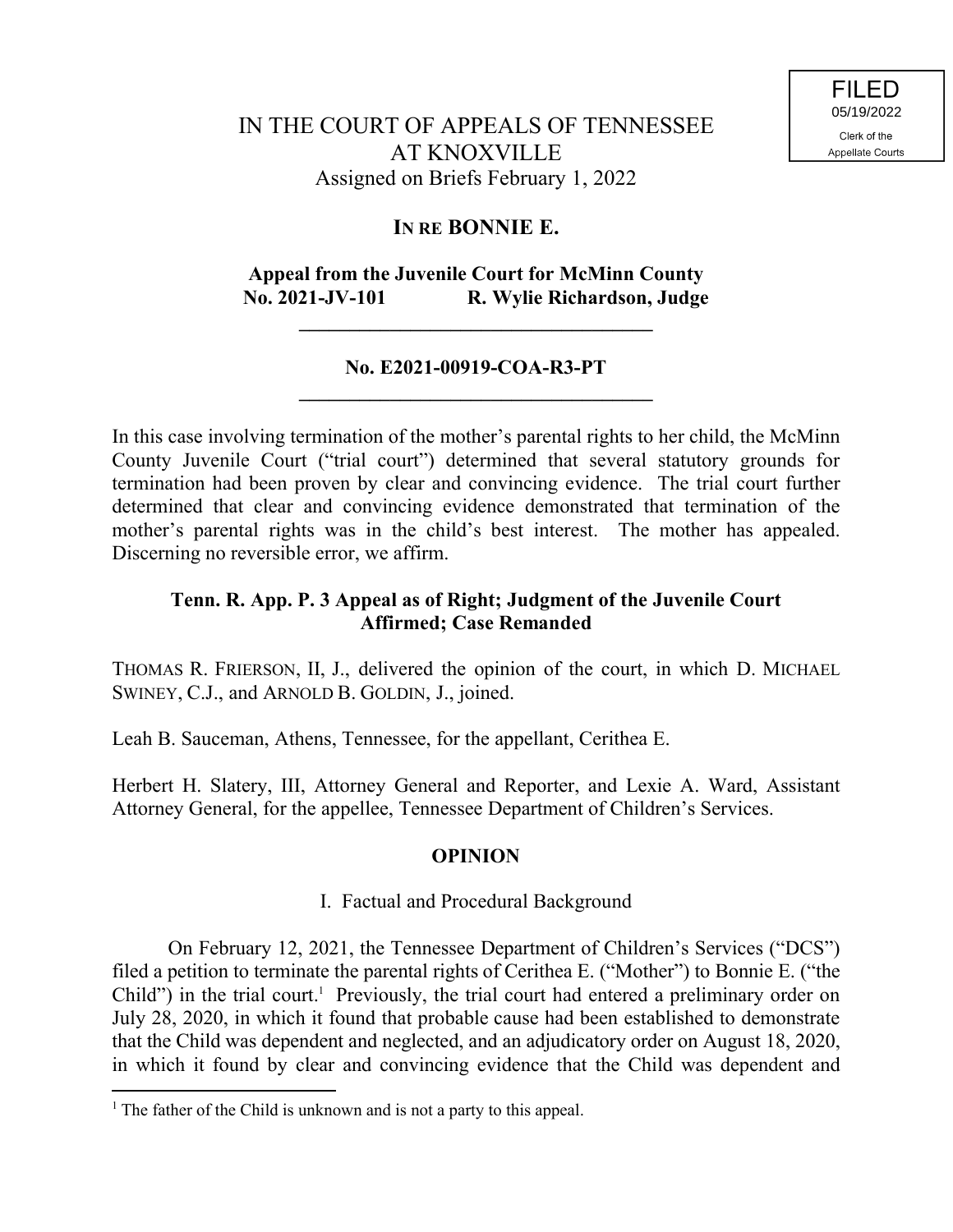neglected based upon its factual findings that Mother had used illegal drugs while pregnant with the Child. Consequently, the trial court also determined in its August 18, 2020 order that the Child was a victim of severe child abuse and that Mother was the perpetrator of that abuse.

In its termination petition, DCS alleged that the Child had been exposed to marijuana and amphetamines *in utero* and placed in foster care five days following her birth in February 2020. According to DCS, Mother admitted to "Department representatives" that she had used marijuana and methamphetamine throughout the pregnancy and acknowledged that she did not have appropriate housing for the Child. DCS asserted that it had attempted to help Mother address her issues with illegal drug use and inappropriate housing but that Mother had declined to cooperate with the agency's assistance. In addition, DCS alleged that Mother had failed to participate in "child and family team meetings" and that she had not visited the Child since May 27, 2020. DCS asserted three grounds for termination: (1) abandonment by failure to visit the Child for a period of four consecutive months immediately preceding the filing of the termination petition, (2) severe child abuse, and (3) persistence of the conditions that led to the removal of the Child.

After conducting a bench trial on May 28, 2021, the trial court entered an order on August 5, 2021, finding that DCS had proven by clear and convincing evidence the grounds of abandonment by failure to visit the Child for a period of four consecutive months immediately preceding the filing of the termination petition, severe child abuse, and persistence of the conditions that led to the Child's removal. The court also evaluated the best interest factors, pursuant to Tennessee Code Annotated § 36-1-113(i), finding by clear and convincing evidence that termination of Mother's parental rights to the Child was in the Child's best interest. Accordingly, the court terminated Mother's parental rights to the Child. Mother timely appealed.

## II. Issues Presented

Mother raises the following issues for this Court's review, which we have restated slightly as follows:

- 1. Whether the trial court erred by finding by clear and convincing evidence that Mother had abandoned the Child by willfully failing to visit her within the statutorily relevant four-month period.
- 2. Whether the trial court erred by finding by clear and convincing evidence that termination of Mother's parental rights was in the Child's best interest.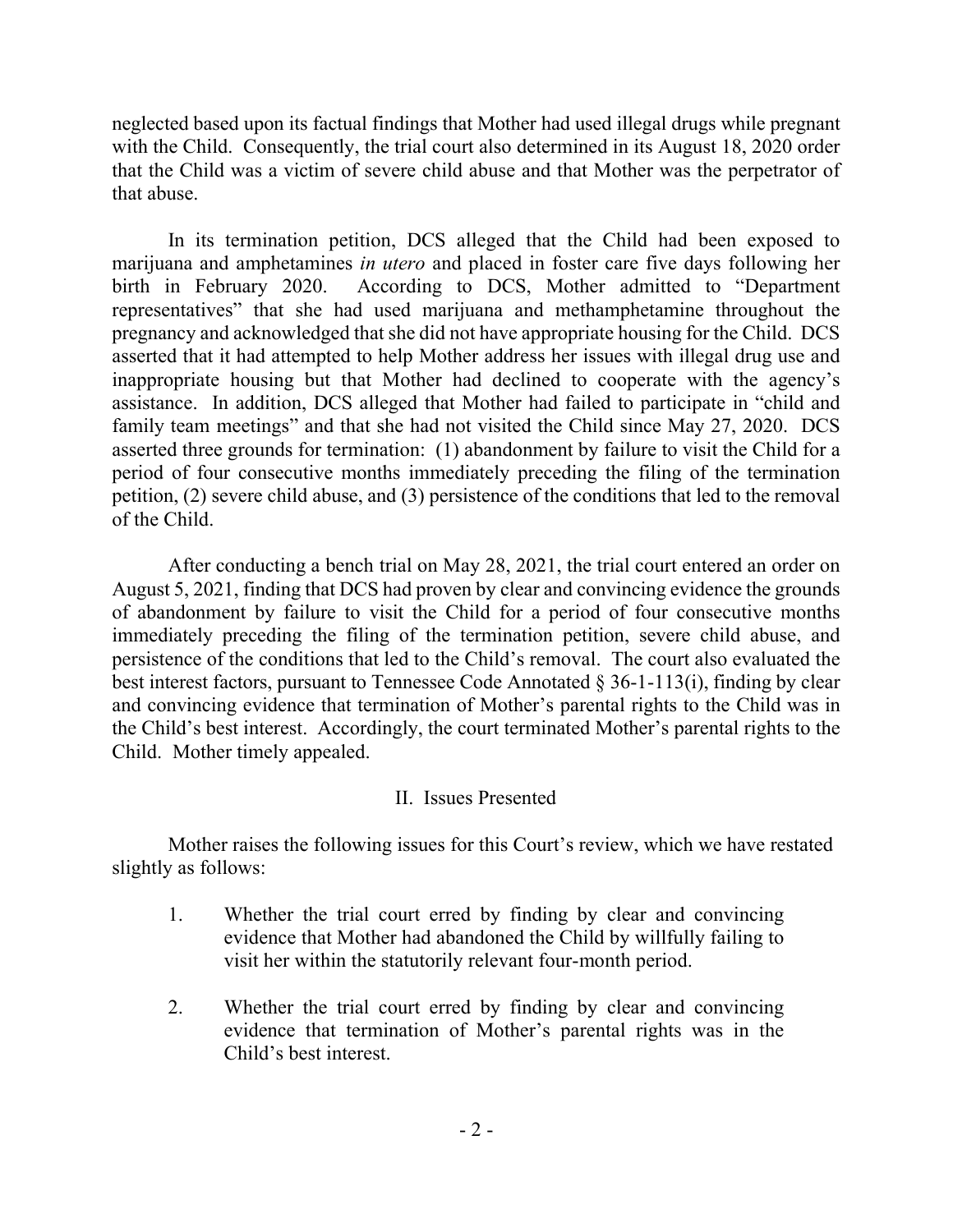#### III. Standard of Review

In a termination of parental rights case, this Court has a duty to determine "whether the trial court's findings, made under a clear and convincing standard, are supported by a preponderance of the evidence." *In re F.R.R., III*, 193 S.W.3d 528, 530 (Tenn. 2006). The trial court's findings of fact are reviewed *de novo* upon the record, accompanied by a presumption of correctness unless the evidence preponderates against those findings. *See*  Tenn. R. App. P. 13(d); *see also In re Carrington H.*, 483 S.W.3d 507, 523-24 (Tenn. 2016); *In re F.R.R., III*, 193 S.W.3d a.t 530. Questions of law, however, are reviewed *de novo* with no presumption of correctness. *See In re Carrington H.*, 483 S.W.3d at 524 (citing *In re M.L.P.*, 281 S.W.3d 387, 393 (Tenn. 2009)). The trial court's determinations regarding witness credibility are entitled to great weight on appeal and shall not be disturbed absent clear and convincing evidence to the contrary. *See Jones v. Garrett*, 92 S.W.3d 835, 838 (Tenn. 2002).

"Parents have a fundamental constitutional interest in the care and custody of their children under both the United States and Tennessee constitutions." *Keisling v. Keisling*, 92 S.W.3d 374, 378 (Tenn. 2002). It is well established, however, that "this right is not absolute and parental rights may be terminated if there is clear and convincing evidence justifying such termination under the applicable statute." *In re Drinnon*, 776 S.W.2d 96, 97 (Tenn. Ct. App. 1988) (citing *Santosky v. Kramer*, 455 U.S. 745 (1982)). As our Supreme Court has explained:

The parental rights at stake are "far more precious than any property right." *Santosky* [*v. Kramer*], 455 U.S. [745,] 758-59 [(1982)]. Termination of parental rights has the legal effect of reducing the parent to the role of a complete stranger and of ["]severing forever all legal rights and obligations of the parent or guardian of the child." Tenn. Code Ann. § 36-1-113(l)(1); *see also Santosky*, 455 U.S. at 759 (recognizing that a decision terminating parental rights is "*final* and irrevocable"). In light of the interests and consequences at stake, parents are constitutionally entitled to "fundamentally fair procedures" in termination proceedings. *Santosky*, 455 U.S. at 754; *see also Lassiter v. Dep't of Soc. Servs. of Durham Cnty, N.C.*, 452 U.S. 18, 27 (1981) (discussing the due process right of parents to fundamentally fair procedures).

Among the constitutionally mandated "fundamentally fair procedures" is a heightened standard of proof—clear and convincing evidence. *Santosky*, 455 U.S. at 769. This standard minimizes the risk of unnecessary or erroneous governmental interference with fundamental parental rights. *Id.*; *In re Bernard T.*, 319 S.W.3d 586, 596 (Tenn. 2010). "Clear and convincing evidence enables the fact-finder to form a firm belief or conviction regarding the truth of the facts, and eliminates any serious or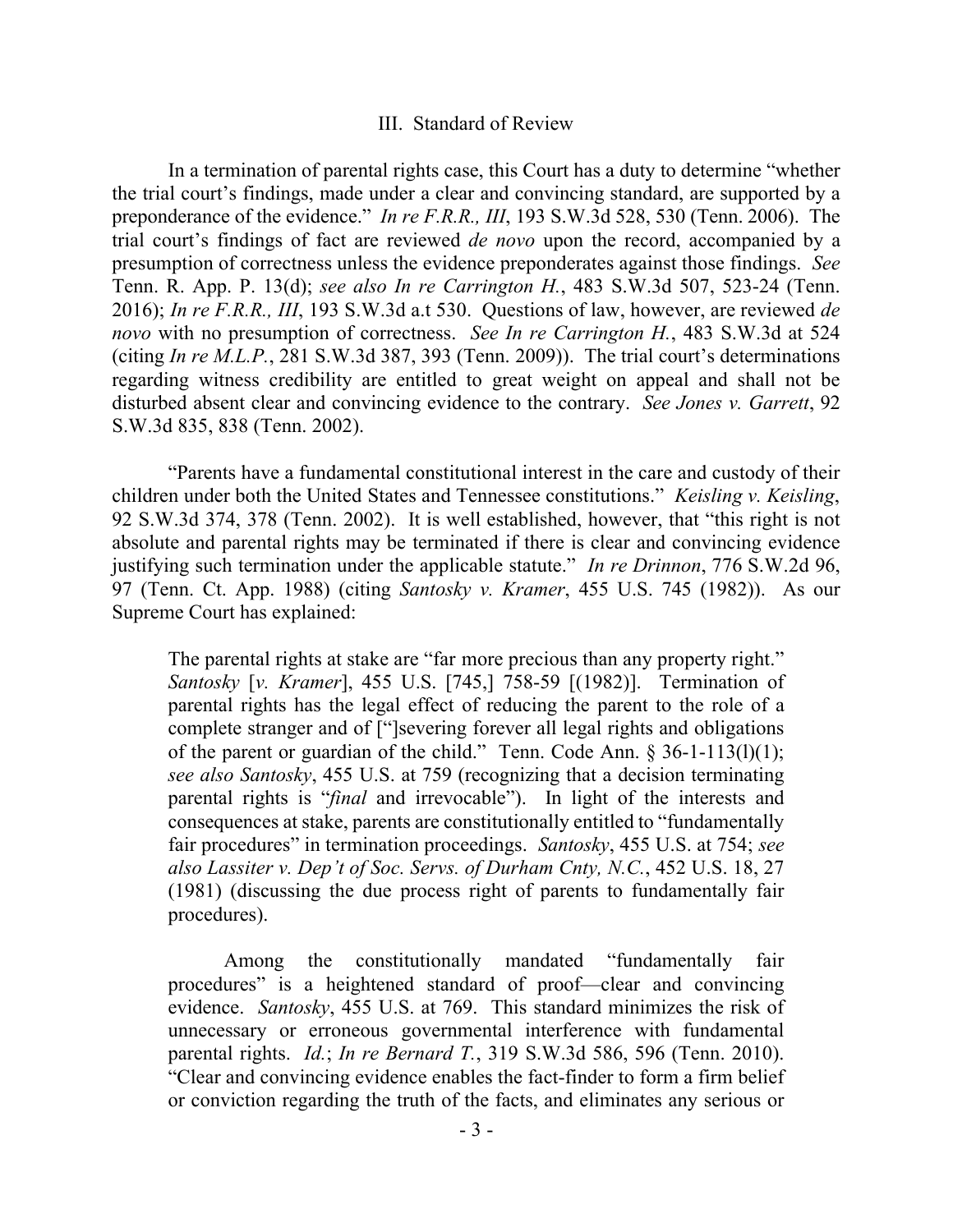substantial doubt about the correctness of these factual findings." *In re Bernard T.* 319 S.W.3d at 596 (citations omitted). The clear-andconvincing-evidence standard ensures that the facts are established as highly probable, rather than as simply more probable than not. *In re Audrey S.*, 182 S.W.3d 838, 861 (Tenn. Ct. App. 2005); *In re M.A.R.*, 183 S.W.3d 652, 660 (Tenn. Ct. App. 2005).

\* \* \*

In light of the heightened burden of proof in termination proceedings, however, the reviewing court must make its own determination as to whether the facts, either as found by the trial court or as supported by a preponderance of the evidence, amount to clear and convincing evidence of the elements necessary to terminate parental rights. *In re Bernard T.*, 319 S.W.3d at 596- 97.

*In re Carrington H.*, 483 S.W.3d at 522-24. "[P]ersons seeking to terminate [parental] rights must prove all the elements of their case by clear and convincing evidence," including statutory grounds and the best interest of the child. *See In re Bernard T.*, 319 S.W.3d 586, 596 (Tenn. 2010).

IV. Statutory Grounds for Termination of Mother's Parental Rights

Tennessee Code Annotated § 36-1-113 (2021) lists the statutory requirements for termination of parental rights, providing in relevant part:

(a) The chancery and circuit courts shall have concurrent jurisdiction with the juvenile court to terminate parental or guardianship rights to a child in a separate proceeding, or as a part of the adoption proceeding by utilizing any grounds for termination of parental or guardianship rights permitted in this part or in title 37, chapter 1, part 1 and title 37, chapter 2, part 4.

\* \* \*

- (c) Termination of parental or guardianship rights must be based upon:
	- (1) A finding by the court by clear and convincing evidence that the grounds for termination of parental or guardianship rights have been established; and
	- (2) That termination of the parent's or guardian's rights is in the best interests of the child.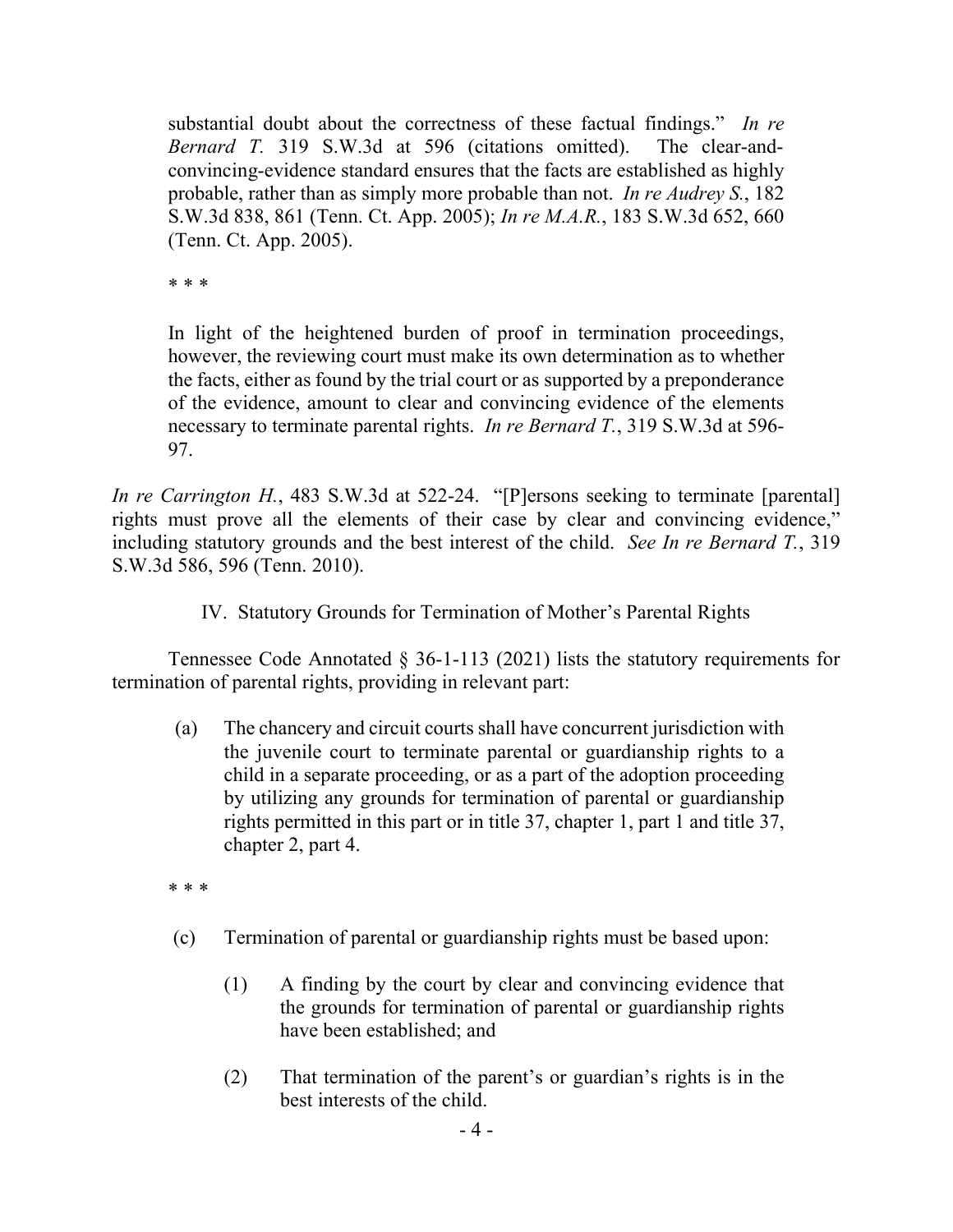In its final order, the trial court concluded that clear and convincing evidence supported a finding of three statutory grounds to terminate Mother's parental rights: (1) abandonment by failure to visit, pursuant to Tennessee Code Annotated  $\S$ § 36-1-113(g)(1) and -102(1)(A); (2) severe child abuse, pursuant to Tennessee Code Annotated §§ 36-1-  $113(g)(4)$  and  $37-1-102(b)(27)$ ; and (3) persistence of the conditions that led to removal of the Child, pursuant to Tennessee Code Annotated  $\S$  36-1-113(g)(3). Although Mother contests only the trial court's finding as to the statutory ground of abandonment by failure to visit, we will address each statutory ground in turn. *See In re Carrington H.*, 483 S.W.3d at 525-26 (holding that this Court "must review the trial court's findings as to each ground for termination and as to whether termination is in the child's best interests, regardless of whether the parent challenges these findings on appeal").

### A. Abandonment by Failure to Visit

Mother contends that the trial court erred by finding that DCS had proven the ground of abandonment by failure to visit the Child, claiming that any failure on her part to visit the Child was not willful. In its final order, the court found that Mother had not visited the Child during the four months immediately preceding DCS's filing of the termination petition. The court also found that DCS had made visitation available to Mother, thereby implicitly finding that her failure to visit the Child was willful. After thoroughly reviewing the record, we conclude that DCS presented clear and convincing evidence to prove that Mother had willfully failed to visit the Child during the determinative period.<sup>2</sup>

Concerning statutory abandonment, Tennessee Code Annotated  $\S$  36-1-113(g)(1) (2021) provides, as relevant to this action:

(g) Initiation of termination of parental or guardianship rights may be based upon any of the grounds listed in this subsection (g). The following grounds are cumulative and nonexclusive, so that listing

 $\overline{a}$ 

 $2$  In its appellate brief, DCS notes that Mother may have waived the affirmative defense of a lack of willfulness by failing to raise the defense prior to trial. Although we note that Mother never filed an answer to the termination petition and did not raise the affirmative defense until the day of trial, we conclude that the affirmative defense was not waived but rather tried by implied consent. *See In re Serenity S.*, No. E2019-00277-COA-R3-PT, 2020 WL 522439, at \*7 (Tenn. Ct. App. Jan. 31, 2020); *see also* Tenn. R. Civ. P. 15.02 ("When issues not raised by the pleadings are tried by express or implied consent of the parties, they shall be treated in all respects as if they had been raised in the pleadings."). Considering the trial testimony concerning DCS's Covid-19 policies and Mother's lack of reliable cellular telephone reception, the focus placed on willfulness in Mother's closing argument, and the trial court's oral findings as to Mother's willfulness, we conclude that the affirmative defense was tried by implied consent.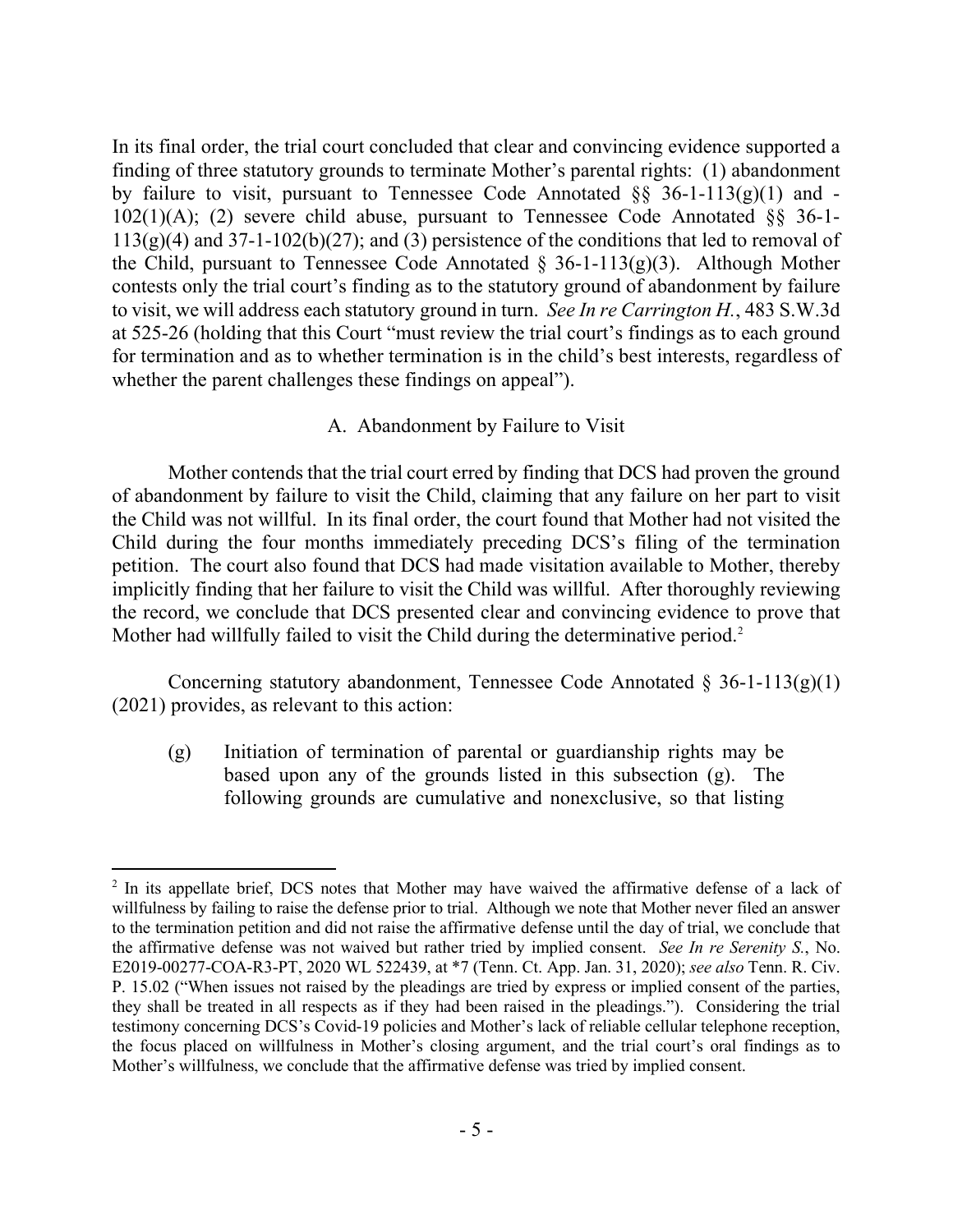conditions, acts or omissions in one ground does not prevent them from coming within another ground:

(1) Abandonment by the parent or guardian, as defined in § 36-1- 102, has occurred; . . .

Regarding the definition of abandonment applicable to this ground, Tennessee Code Annotated  $\S 36-1-102(1)$  (2021) provides in relevant part:

(A)(i) For a period of four (4) consecutive months immediately preceding the filing of a proceeding, pleading, petition, or any amended petition to terminate the parental rights of the parent or parents or the guardian or guardians of the child who is the subject of the petition for termination of parental rights or adoption, that the parent or parents or the guardian or guardians either have failed to visit or have failed to support or have failed to make reasonable payments toward the support of the child; . . .

We first note that the trial court correctly determined that the statutorily relevant time period began on October 11, 2020, and ended on February 11, 2021 ("Determinative Period"). *See In re Jacob C.H*., No. E2013-00587-COA-R3-PT, 2014 WL 689085, at \*6 (Tenn. Ct. App. Feb. 20, 2014) (concluding that the applicable four-month statutory period preceding filing of the termination petition ends on the day preceding filing). The evidence presented at trial also supports the court's finding that Mother did not visit the Child during the Determinative Period.

During trial, Mother testified that she had visited the Child four or five times in person during the entire time the Child was in DCS custody. According to Gail Simpson, the DCS family social worker assigned to the case, Mother visited with the Child in person once at a McDonald's in May 2020 and on another occasion at Mother's residence in August 2020. In addition, Ms. Simpson testified that Mother visited with the Child during a few of the Child's doctor's appointments. B.T. ("Foster Mother") added that Mother had visited the Child twice in March 2020—once during the Child's doctor's appointment and once after a court hearing. In addition, Foster Mother testified that Mother visited with the Child at a Big Lots parking lot although she could not recall the date of the visit.

Both Foster Mother and Ms. Simpson testified that Mother sometimes ended these visits prematurely. Ms. Simpson related that Mother ended the visit at McDonald's after only thirty minutes because she did not wish to keep her ride waiting. Additionally, Ms. Simpson and Foster Mother both explained that Mother ended the visit at her residence prematurely.

With respect to video and telephone calls, Mother testified that she had engaged in two or three video or telephone calls with the Child during the entire time the Child was in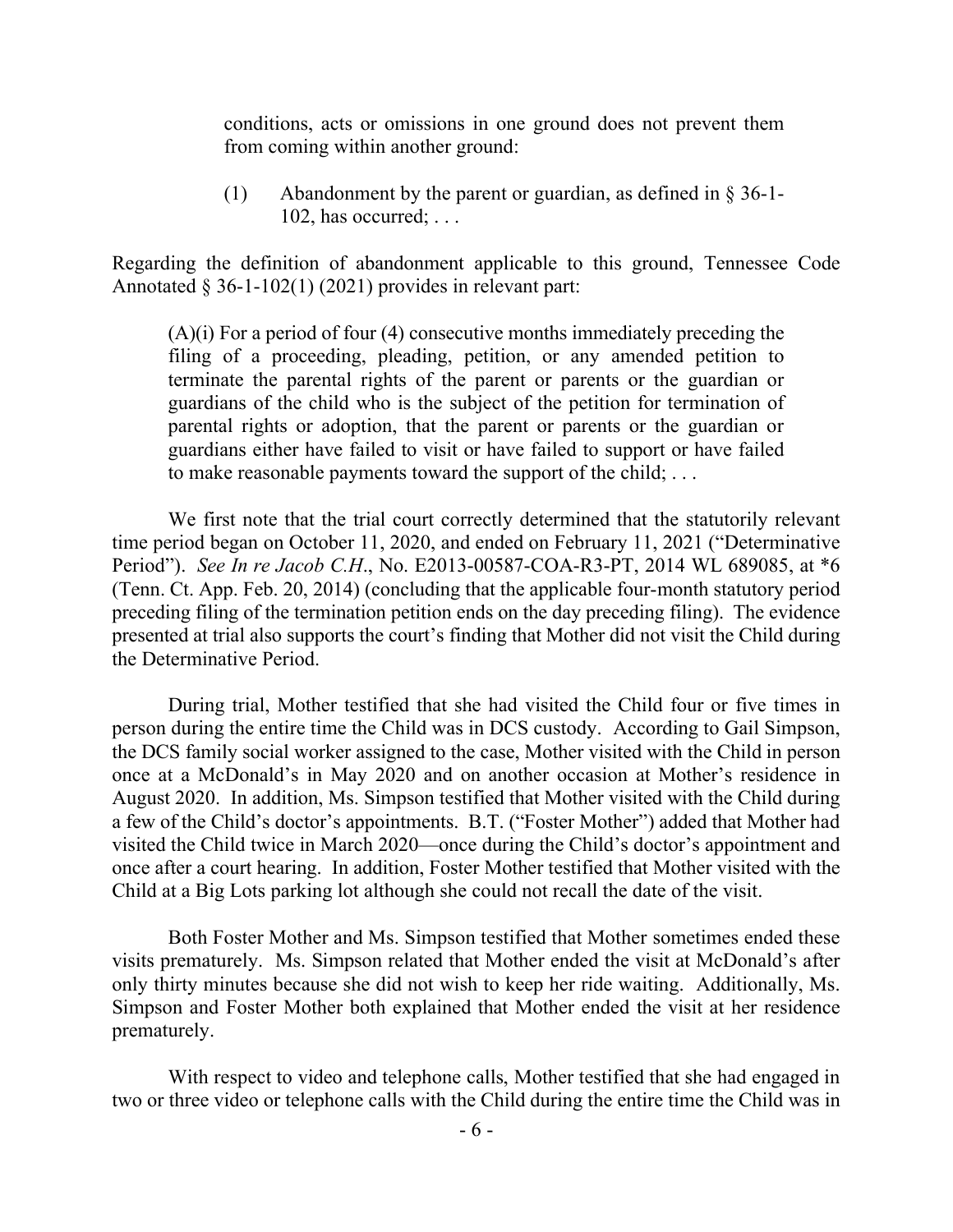DCS custody. According to Mother, her last in-person visit with the Child was in August or September of 2020, and her last "video visit" occurred on some date prior to Christmas 2020. Ms. Simpson, however, countered this testimony, indicating that DCS had no contact with Mother during the month of December 2020 because Mother had lost her cellular telephone in October. Mother also testified to having sporadic access to a cellular telephone, and on appeal, Mother notes that she had no cellular telephone at one point during this period. Ms. Simpson acknowledged that Mother lacked reliable cellular telephone reception, which inhibited her ability to maintain successful video calls.

Foster Mother testified that Ms. Simpson visited the Child each week and attempted to video call Mother at every visit but that Mother rarely answered. Foster Mother recalled one successful video call between Mother and the Child in March 2020. Ms. Simpson also related that she had attempted to schedule a visit for October 14, 2020, but that Mother did not have a cellular telephone at the time. The evidence presented at trial demonstrates that none of Mother's in-person visits or video calls with the Child took place during the Determinative Period.

Mother does not contest the trial court's finding concerning her lack of visits during the Determinative Period. Instead, she posits that her failure to visit the Child was not willful by reason of (1) DCS's Covid-19 policy of offering visits only via video or telephone calls, (2) Mother's lack of reliable cellular telephone and internet service at her residence, (3) the loss of Mother's cellular telephone during Fall 2020, and (4) doctors' offices' Covid-19 policies allowing only one other person in the room with the Child during appointments. Mother protests that DCS knew of Mother's cellular telephone service problems and the subsequent loss of her cellular telephone but failed to facilitate a solution or alternative manner of visitation.

Tennessee Code Annotated § 36-1-102(1)(I) provides in pertinent part:

[I]t shall be a defense to abandonment for failure to visit or failure to support that a parent or guardian's failure to visit or support was not willful. The parent or guardian shall bear the burden of proof that the failure to visit or support was not willful. Such defense must be established by a preponderance of evidence.

As previously explained by this Court, "willfulness" does not require the same standard of culpability as is required by the criminal code, and it does not require "malevolence or ill will." *In re Audrey S.*, 182 S.W.3d 838, 863 (Tenn. Ct. App. 2005). Rather "[w]illful conduct consists of acts or failures to act that are intentional or voluntary rather than accidental or inadvertent," and such conduct is the "product of free will rather than coercion." *Id.* Furthermore, a parent's failure to visit is "not excused by another person's conduct unless the conduct actually prevents the person with the obligation from performing his or her duty . . . or amounts to a significant restraint of or interference with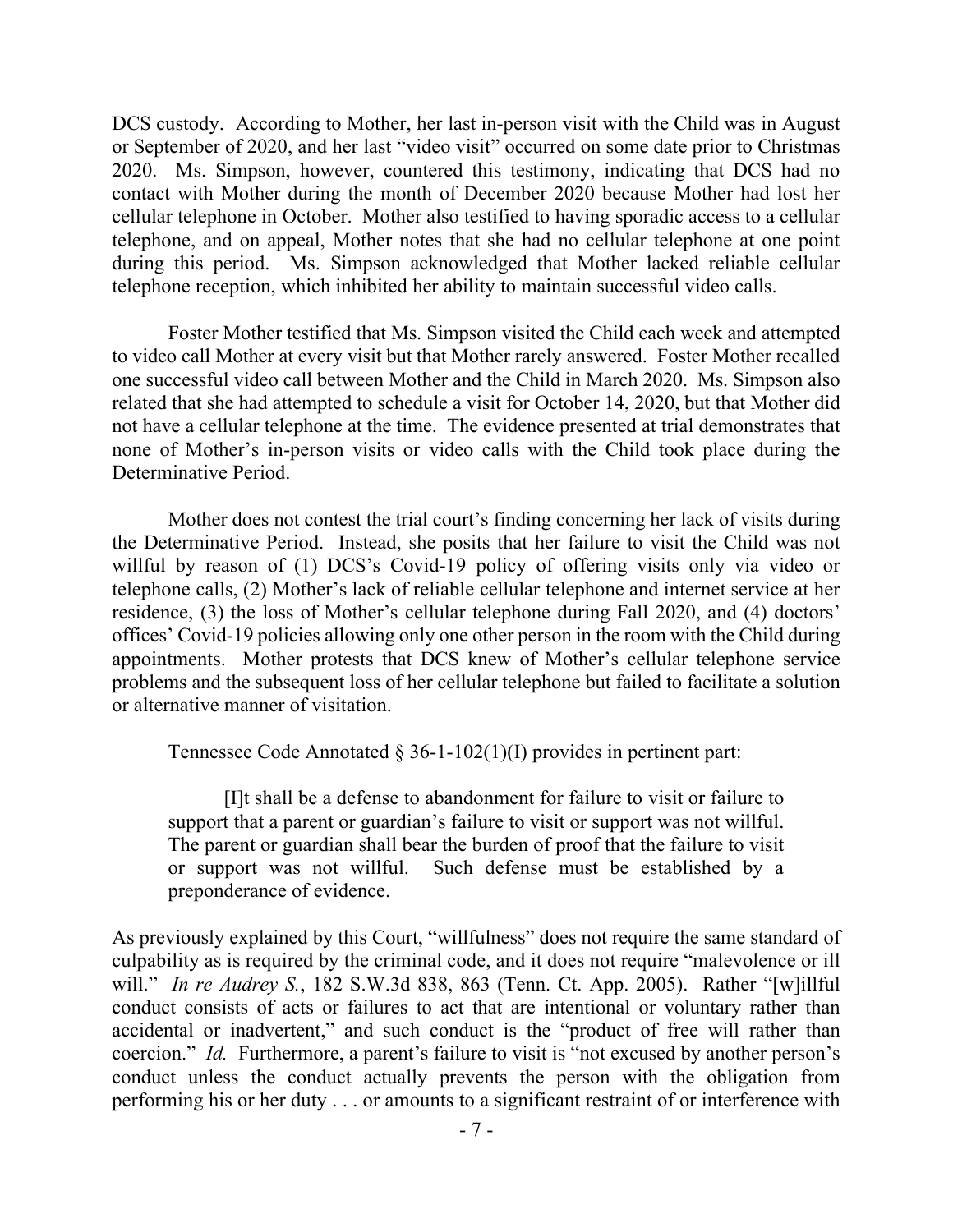the parent's efforts to support or develop a relationship with the child . . . ." *Id.* at 864 (internal citations omitted). Conduct that would amount to a significant restraint or interference with a parent's ability to visit includes "blocking access to the child," "keeping the child's whereabouts unknown," and "vigorously resisting a parent's efforts to visit the child." *Id.* at 864, n.34.

Following our thorough review of the evidence presented at trial, we conclude that DCS's actions in this matter did not constitute a significant restraint of or interference with Mother's efforts to visit the Child. DCS never prohibited or prevented Mother from visiting with the Child. Instead, the evidence demonstrates that DCS attempted to facilitate Mother's visitation either in person, via telephone, or via video conference. Although Mother claims that "video visits were her sole source of visitation," the evidence at trial does not support this claim.

Although Ms. Simpson gave the impression that DCS primarily offered Mother visits via video or telephone calls due to the Covid-19 pandemic, Mother also had opportunities to visit the Child in person. Despite Mother's assertion that Covid-19 policies prevented her from attending doctor's appointments with the Child, Ms. Simpson explained that Mother was permitted to visit the Child before or following appointments and that Mother did, in fact, visit the Child a few times before or after these appointments prior to the Determinative Period. Ms. Simpson stated that on one occasion in June 2020, she even offered to drive Mother to the Child's doctor's appointment, and Mother refused her offer.

According to the proof at trial, in-person visits were not limited to the Child's doctor's appointments. Mother was permitted in-person visits at a McDonald's, at Mother's residence, following a court hearing, and at a Big Lots. Based on Ms. Simpson's and Foster Mother's testimony, Mother was permitted to visit the Child in person during the Covid-19 pandemic.

Instead of placing a significant restraint on Mother's ability to visit the Child, such as "blocking access to the child," "keeping the child's whereabouts unknown," and "vigorously resisting a parent's efforts to visit the child," *see In re Audrey S.*, 182 S.W.3d at 864, n.34, the evidence demonstrates that DCS attempted to facilitate in-person visits during the Child's doctor's appointments and at other locations as well as during video and telephone calls. Ms. Simpson testified that she would provide Mother advance notice of the video calls and that when Mother experienced poor reception, Ms. Simpson would "keep trying to call her back to reconnect." In Ms. Simpson's December 1, 2020 "Declaration of Reasonable Efforts," entered into evidence as an exhibit, she stated: "I have offered video visits but the last one scheduled on September 17, 2020 was not answered after six attempts. I have seen [Mother] since and reminded her that she still can have visits, but she has not asked to set up any video visits since September." In addition,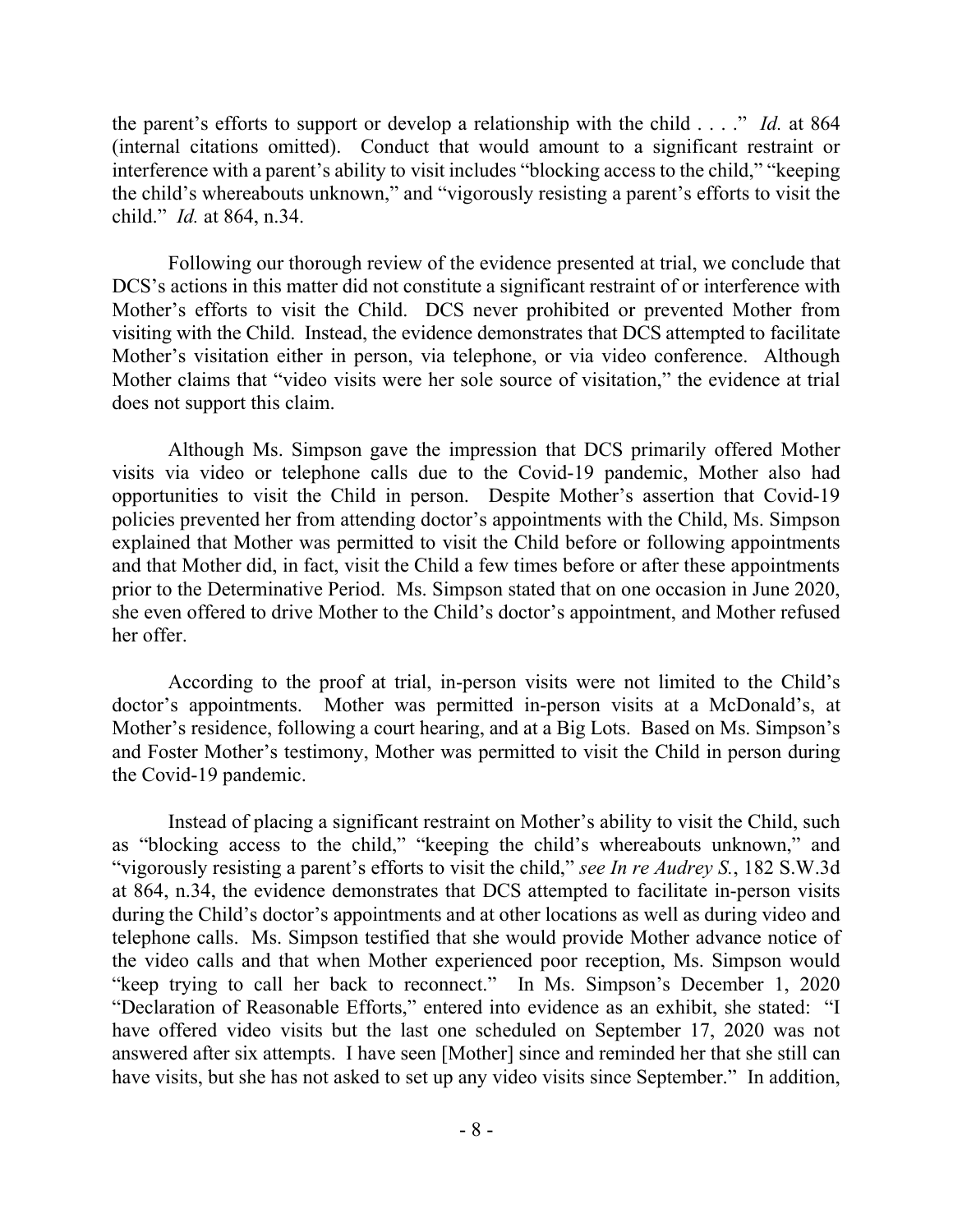Ms. Simpson pointed out that she had offered Mother transportation. We determine that far from presenting an obstacle to Mother, DCS attempted to facilitate visits and calls.

Moreover, this Court has previously concluded that the parent bears some level of responsibility for arranging and insisting upon visitation. *See In re S.Y.*, 121 S.W.3d 358, 369 (Tenn. Ct. App. 2003) (concluding that the children's guardian did not bear the "sole burden for maintaining contact with the parent and organizing visitation schedules" but that the parent had "a duty to make every reasonable effort to arrange and insist upon visitation with her children"). Mother proffered no evidence to indicate that she had insisted upon visitation with the Child or attempted to arrange visitation only to be thwarted in her efforts by DCS. Instead, the evidence at trial established that Mother sometimes ended visits prematurely and declined to attend at least one offered visit during the Child's doctor's appointment in June 2020.

Notwithstanding Mother's claims regarding her lack of ability to participate in video or telephone calls, such circumstances cannot and do not excuse the fact that she did not visit the Child at all during the Determinative Period. Tennessee Code Annotated § 36-1- 102(1)(E) provides in pertinent part: "That the parent had only the means or ability to make very occasional visits is not a defense to failure to visit if no visits were made during the relevant four-month period." Mother does not explain why she was unable to contact DCS by some other method to arrange in-person visits or that she otherwise made any effort to arrange visitation. The trial court found that Mother had failed to visit the Child during the Determinative Period, and the evidence presented at trial does not preponderate against this finding. Therefore, Mother cannot rely on her lack of a cellular telephone or reliable internet service to excuse her failure to maintain contact or visit with the Child during the Determinative Period.

Following thorough review of the record, we conclude that the trial court properly determined that clear and convincing evidence supported this statutory ground for termination of parental rights. We therefore affirm the trial court's determination that Mother had abandoned the Child by failing to visit her.

#### B. Severe Child Abuse

Although Mother contests solely the trial court's finding of abandonment as a ground for termination, we must also review the trial court's findings that clear and convincing evidence supported the statutory grounds of severe child abuse and persistence of the conditions that led to the removal of the Child. With respect to the statutory ground of severe child abuse, Tennessee Code Annotated  $\S 36$ -1-113(g)(4) (2021) provides:

(4) The parent or guardian has been found to have committed severe child abuse, as defined in § 37-1-102, under any prior order of a court or is found by the court hearing the petition to terminate parental rights or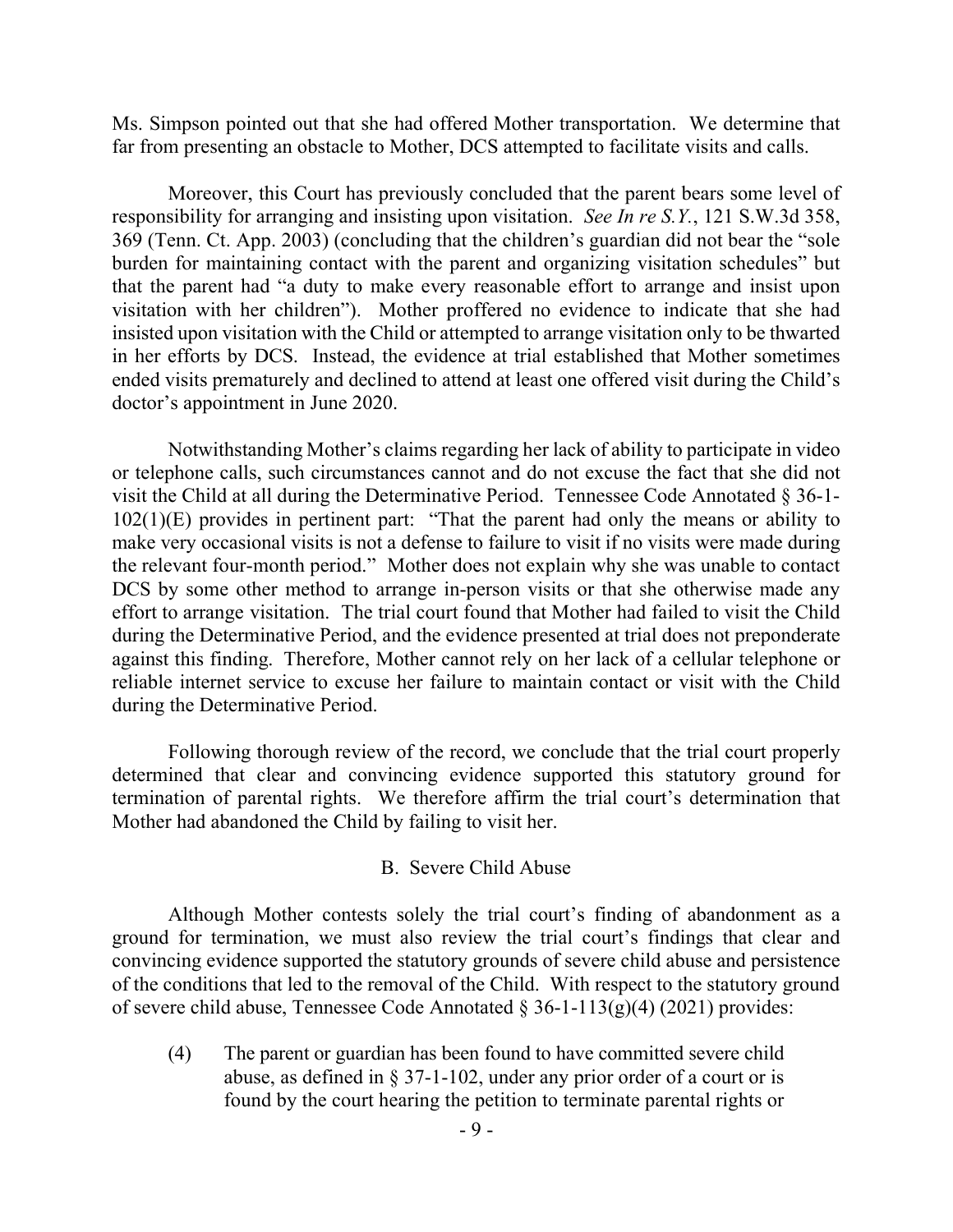the petition for adoption to have committed severe child abuse against any child[.]

Tennessee Code Annotated  $\S 37-1-102(b)(27)$  (2021) defines "severe child abuse" as:

(A)(i) The knowing exposure of a child to or the knowing failure to protect a child from abuse or neglect that is likely to cause serious bodily injury or death and the knowing use of force on a child that is likely to cause serious bodily injury or death[.]

On August 18, 2020, the trial court conducted a hearing and entered an order finding that Mother had used methamphetamine and marijuana while pregnant, that the Child was therefore a victim of severe child abuse, and that Mother was the perpetrator pursuant to Tennessee Code Annotated § 37-1-102(b)(27). DCS introduced the order as an exhibit at the termination trial. The prior court order served as the court's basis for finding that DCS had presented clear and convincing evidence to prove the ground of severe child abuse. We therefore conclude that the court did not err by relying on its prior order in finding clear and convincing evidence of this statutory ground. *See State, Dep't of Children's Servs. v. M.S.*, No. M2003-01670-COA-R3-CV, 2005 WL 549141, at \*10 (Tenn. Ct. App. Mar. 8, 2005) ("The ground itself is proved by a prior court order finding severe child abuse, and the issue of whether abuse occurred is not re-litigated at the termination hearing.")

The evidence presented at trial also supports this finding. Mother acknowledged at trial that her "drugs of choice" at the time of the Child's birth were methamphetamine and marijuana. Ms. Simpson reported that the Child tested positive for methamphetamine at birth. According to Ms. Simpson, Mother admitted to her that she had used methamphetamine and marijuana throughout her pregnancy with the Child. As this Court has previously concluded, a mother's drug use during pregnancy may constitute severe child abuse pursuant to Tennessee Code Annotated § 37-1-102(b)(27). *See In re Kolton C.*, No. E2019-00736-COA-R3-PT, 2019 WL 6341042, at \*4 (Tenn. Ct. App. Nov. 26, 2019) ("[T]his Court has repeatedly confirmed that severe child abuse can be based on a mother's prenatal drug use.").

We therefore conclude that the trial court did not err in finding that clear and convincing evidence supported this statutory ground for termination of Mother's parental rights. We affirm the trial court's finding concerning the statutory ground of severe child abuse.

## C. Persistence of Conditions

The trial court also found clear and convincing evidence supporting the ground of persistence of the conditions that led to removal of the Child from Mother's home or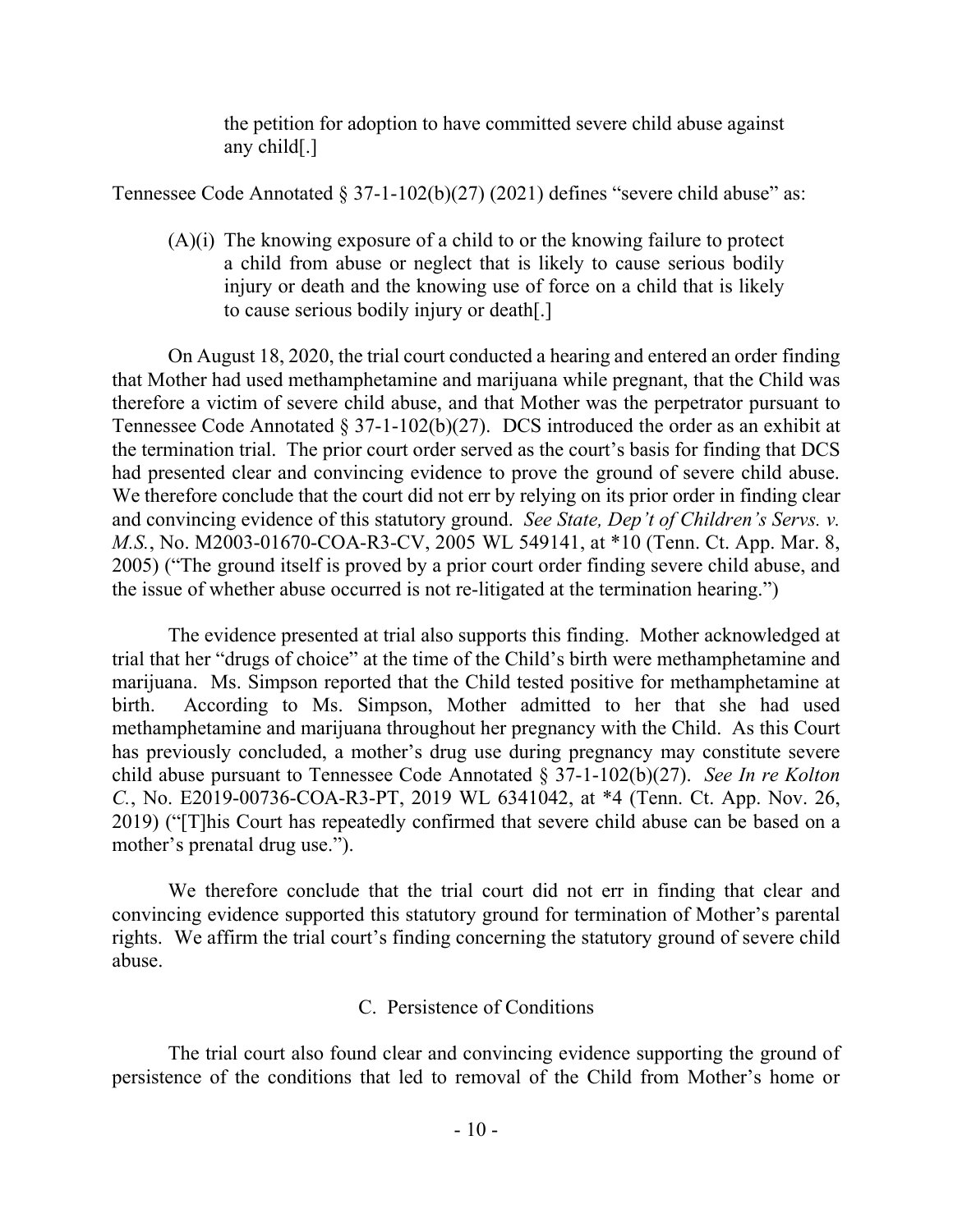physical or legal custody. Regarding this statutory ground, Tennessee Code Annotated § 36-1-113(g)(3) (2021) provides:

- (A) The child has been removed from the home or the physical or legal custody of a parent or guardian for a period of six (6) months by a court order entered at any stage of proceedings in which a petition has been filed in the juvenile court alleging that a child is a dependent and neglected child, and:
	- (i) The conditions that led to the child's removal still persist, preventing the child's safe return to the care of the parent or guardian, or other conditions exist that, in all reasonable probability, would cause the child to be subjected to further abuse or neglect, preventing the child's safe return to the care of the parent or guardian;
	- (ii) There is little likelihood that these conditions will be remedied at an early date so that the child can be safely returned to the parent or guardian in the near future; and
	- (iii) The continuation of the parent or guardian and child relationship greatly diminishes the child's chances of early integration into a safe, stable, and permanent home;
- (B) The six (6) months must accrue on or before the first date the termination of parental rights petition is set to be heard[.]

In its final order, the trial court found that the Child had been in DCS custody for far longer than the statutorily required six months, noting that the Child had been in foster care since February 2020, which was more than one year prior to trial. The court further determined that the conditions that led to the Child's removal persisted and that returning the Child to Mother's custody would, in all reasonable probability, cause the Child to be subjected to further abuse or neglect. The court also found that Mother continued to struggle with substance abuse, lacked stable and appropriate housing, and was incarcerated at the time of trial. As such, the court determined that Mother would be unable to remedy these conditions at an early date to allow her to regain custody of the Child. Considering that Mother's earliest possible release date would not be until July 2021 and that she planned to enter a twelve- to eighteen-month rehabilitation program upon her release, the court calculated the earliest date that the Child possibly might be returned to Mother to be fourteen months from the time of trial. The court further found that continuation of the parent-child relationship greatly diminished the Child's chances of early integration into a safe, stable, and permanent home. The evidence at trial did not preponderate against these findings and determinations.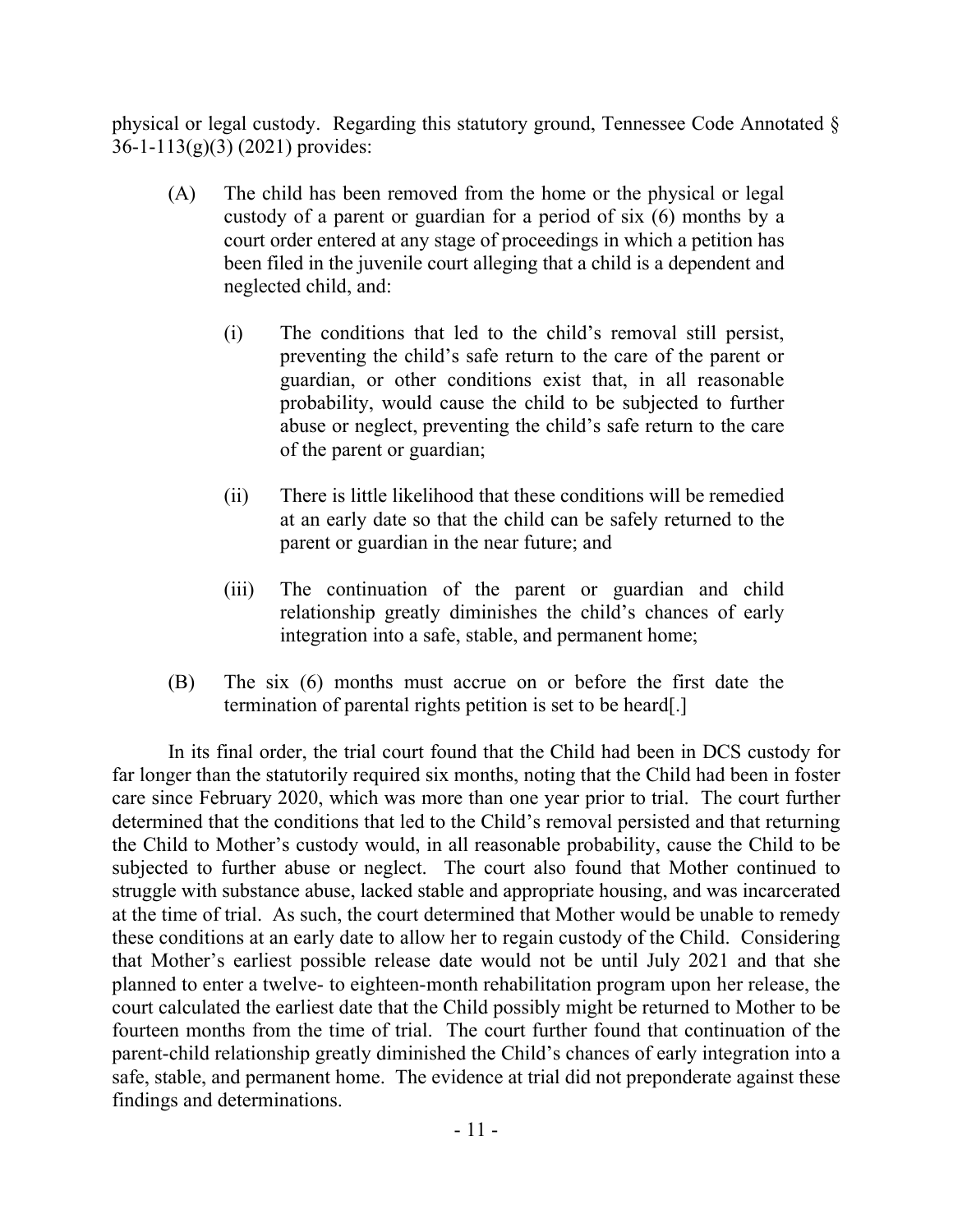The Child was removed from Mother's custody in February 2020. DCS filed its termination petition on February 12, 2021, and the trial court conducted the trial on May 28, 2021. Thus, by the time of trial, the Child had not been in Mother's custody for over a year. The Child was removed from Mother's custody due to Mother's unlawful drug use during her pregnancy with the Child. Mother admitted to using methamphetamine and marijuana throughout her pregnancy with the Child and acknowledged that she did not have a suitable home in which to raise the Child. Mother's substance abuse issues and unsuitable housing persisted to the time DCS filed the termination petition.

Mother testified that the last time she had used methamphetamine was on February 15, 2021, the day before her arrest. Ms. Simpson reported that Mother tested positive for methamphetamine while in jail in February 2021. In addition, Ms. Simpson articulated that Mother refused to submit to drug screens throughout the pendency of DCS's custody of the Child.

With respect to Mother's housing situation, Mother conceded that at the time of the Child's birth, her home was inappropriate for the purpose of raising a child. Mother explained that she lived in a "trap house," which she described as "a place where drug addicts are in and out all the time and drugs are being used all the time." According to Mother, she lived in the "trap house" until December 2020, at which point she decided that she would rather be homeless than continue living in the house. Ms. Simpson described Mother's residence as a "shack" that lacked a kitchen, a bathroom, and access to water and electricity. At the time of trial, Mother was incarcerated, facing a charge of aggravated burglary. Based on the testimony referenced above, DCS presented ample evidence to support the trial court's determination by clear and convincing evidence that the conditions leading to the Child's removal from Mother persisted.

We also agree with the trial court's assessment that Mother could not feasibly remedy the conditions that led to the Child's removal at an early date considering that she was still incarcerated at the time of trial and that she planned to enter a twelve- to eighteenmonth rehabilitation program following her release from jail. Moreover, given that the Child was removed from Mother's custody five days following birth and had not been in Mother's custody for over a year without any improvement in Mother's conditions, we concur with the trial court that continuation of the parent-child relationship would inhibit the Child's ability to integrate into a safe, stable, and permanent home. We therefore determine that the trial court did not err in concluding that clear and convincing evidence established this statutory ground for termination as well.

#### V. Best Interest of the Child

When a parent has been found to be unfit by establishment of at least one statutory ground for termination of parental rights, as here, the interests of parent and child diverge,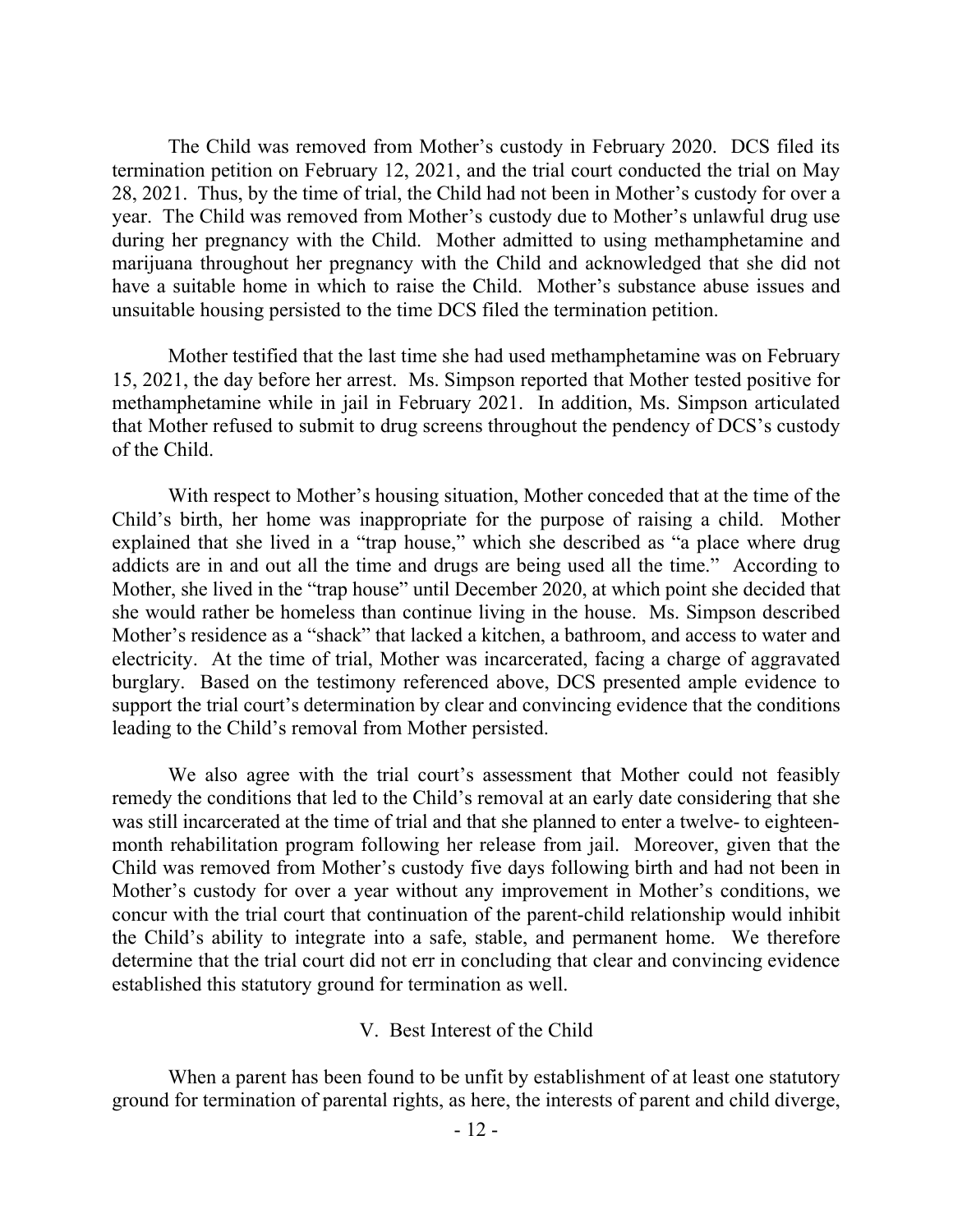and the focus shifts to what is in the child's best interest. *In re Audrey S.*, 182 S.W.3d at 877; *see also In re Carrington H.*, 483 S.W.3d at 523 ("The best interests analysis is separate from and subsequent to the determination that there is clear and convincing evidence of grounds for termination." (quoting *In re Angela E.*, 303 S.W.3d 240, (Tenn. 2010))). Tennessee Code Annotated § 36-1-113(i) provides a list of factors the trial court is to consider when determining if termination of parental rights is in a child's best interest. This list is not exhaustive, and the statute does not require the court to find the existence of every factor before concluding that termination is in a child's best interest. *See In re Carrington H.*, 483 S.W.3d at 523; *In re Audrey S.*, 182 S.W.3d at 878 ("The relevancy and weight to be given each factor depends on the unique facts of each case."). Furthermore, the best interest of a child must be determined from the child's perspective and not the parent's. *White v. Moody*, 171 S.W.3d 187, 194 (Tenn. Ct. App. 2004).

The version of Tennessee Code Annotated  $\S$  36-1-113(i) (Supp. 2020) in effect when the termination petition was filed in the instant action listed the following factors for consideration:<sup>3</sup>

- (1) Whether the parent or guardian has made such an adjustment of circumstance, conduct, or conditions as to make it safe and in the child's best interest to be in the home of the parent or guardian;
- (2) Whether the parent or guardian has failed to effect a lasting adjustment after reasonable efforts by available social services agencies for such duration of time that lasting adjustment does not reasonably appear possible;
- (3) Whether the parent or guardian has maintained regular visitation or other contact with the child;
- (4) Whether a meaningful relationship has otherwise been established between the parent or guardian and the child;
- (5) The effect a change of caretakers and physical environment is likely to have on the child's emotional, psychological and medical condition;

<sup>&</sup>lt;sup>3</sup> Effective April 22, 2021, the General Assembly has amended Tennessee Code Annotated § 36-1-113(i) by deleting the previous subsection in its entirety and substituting a new subsection providing, *inter alia*, twenty factors to be considered in determining a child's best interest in a case involving termination of parental rights. *See* 2021 Tenn. Pub. Acts, Ch. 190 § 1 (S.B. 205). However, because the termination petition in this case was filed prior to the effective date of the amendment, the statutory best interest factors provided in the prior version of the statute are applicable here. *See, e.g.*, *In re Braxton M.*, 531 S.W.3d 708, 732 (Tenn. Ct. App. 2017).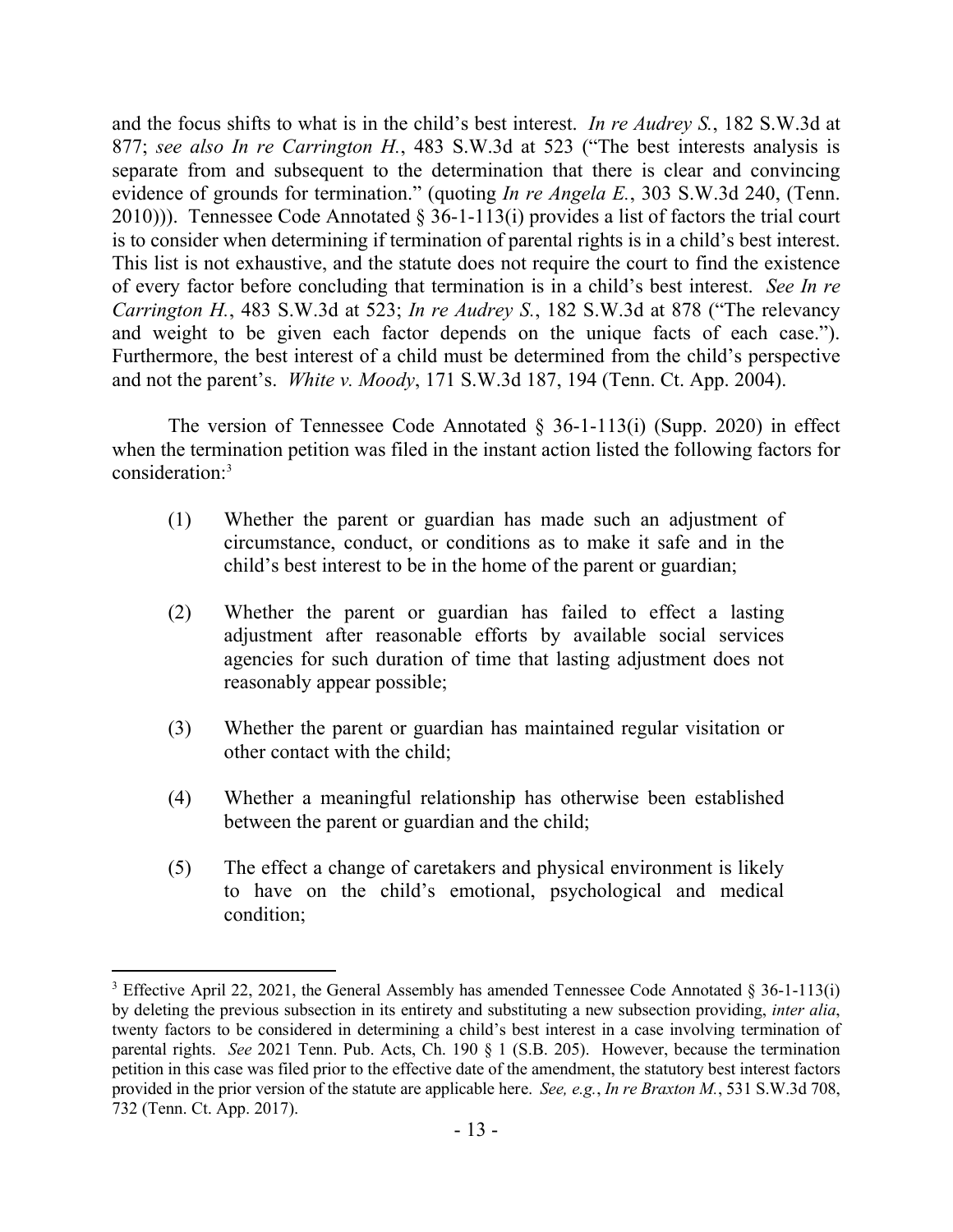- (6) Whether the parent or guardian, or other person residing with the parent or guardian, has shown brutality, physical, sexual, emotional or psychological abuse, or neglect toward the child, or another child or adult in the family or household;
- (7) Whether the physical environment of the parent's or guardian's home is healthy and safe, whether there is criminal activity in the home, or whether there is such use of alcohol, controlled substances or controlled substance analogues as may render the parent or guardian consistently unable to care for the child in a safe and stable manner;
- (8) Whether the parent's or guardian's mental and/or emotional status would be detrimental to the child or prevent the parent or guardian from effectively providing safe and stable care and supervision for the child; or
- (9) Whether the parent or guardian has paid child support consistent with the child support guidelines promulgated by the department pursuant to § 36-5-101.

As our Supreme Court has instructed regarding the best interest analysis:

"The best interests analysis is separate from and subsequent to the determination that there is clear and convincing evidence of grounds for termination." In re Angela E., 303 S.W.3d [240,] 254 [(Tenn. 2010)].

When conducting the best interests analysis, courts must consider nine statutory factors listed in Tennessee Code Annotated section 36-1-113(i). These statutory factors are illustrative, not exclusive, and any party to the termination proceeding is free to offer proof of any other factor relevant to the best interests analysis. In re Carrington H., 483 S.W.3d at 523 (citing In re Audrey S., 182 S.W.3d 838, 878 (Tenn. Ct. App. 2005)). Facts considered in the best interests analysis must be proven by "a preponderance of the evidence, not by clear and convincing evidence." In re Kaliyah S., 455 S.W.3d [533,] 555 [(Tenn. 2015)] (citing In re Audrey S., 182 S.W.3d at 861). "After making the underlying factual findings, the trial court should then consider the combined weight of those facts to determine whether they amount to clear and convincing evidence that termination is in the child's best interest[s]." Id. When considering these statutory factors, courts must remember that "[t]he child's best interests [are] viewed from the child's, rather than the parent's, perspective." In re Audrey S., 182 S.W.3d at 878. Indeed, "[a] focus on the perspective of the child is the common theme" evident in all of the statutory factors. Id. "[W]hen the best interests of the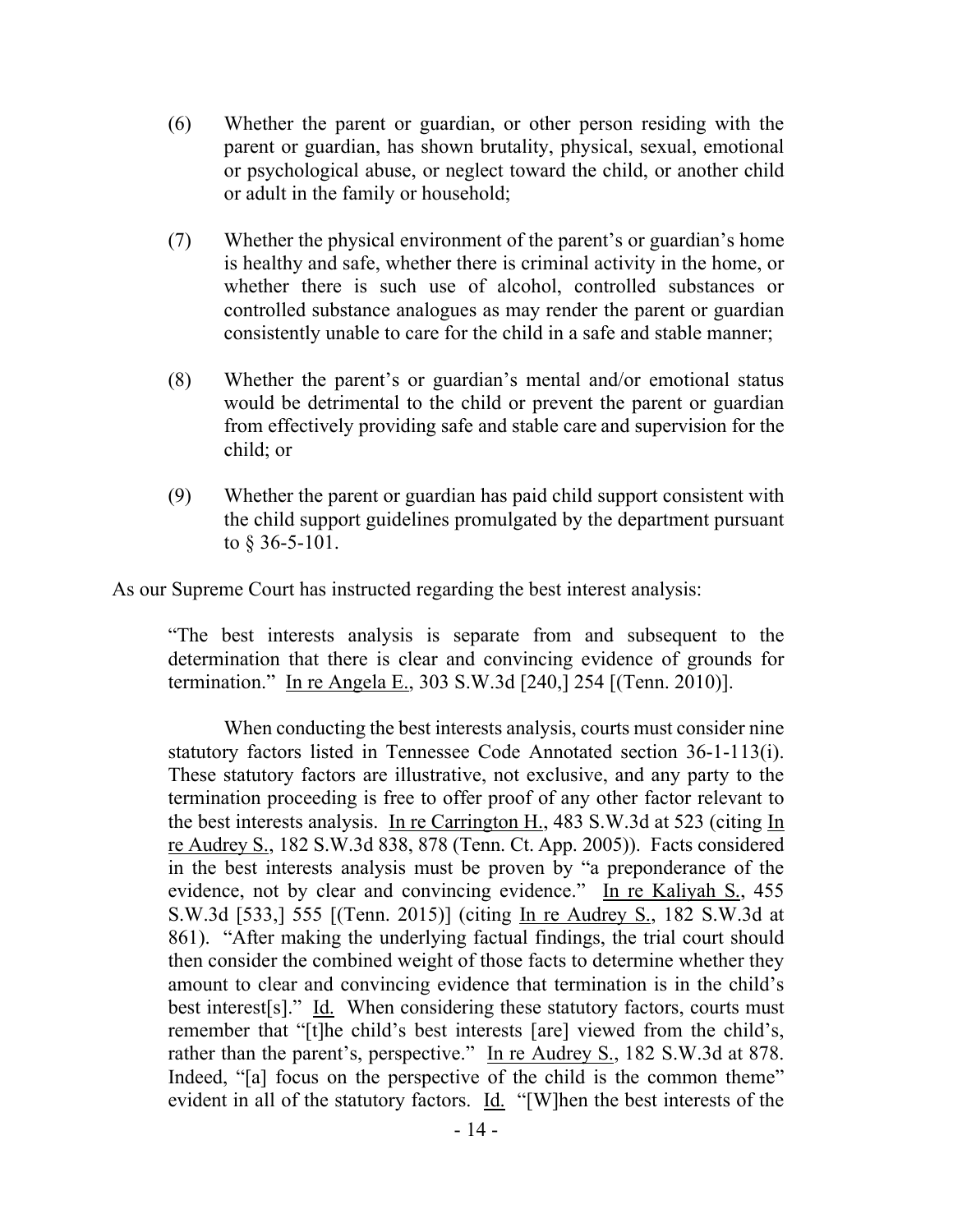child and those of the adults are in conflict, such conflict shall always be resolved to favor the rights and the best interests of the child. . . ." Tenn. Code Ann. § 36-1-101(d) (2017).

Ascertaining a child's best interests involves more than a "rote examination" of the statutory factors. In re Audrey S., 182 S.W.3d at 878. And the best interests analysis consists of more than tallying the number of statutory factors weighing in favor of or against termination. White v. Moody, 171 S.W.3d 187, 193-94 (Tenn. Ct. App. 2004). Rather, the facts and circumstances of each unique case dictate how weighty and relevant each statutory factor is in the context of the case. See In re Audrey S., 182 S.W.3d at 878. Simply put, the best interests analysis is and must remain a factually intensive undertaking, so as to ensure that every parent receives individualized consideration before fundamental parental rights are terminated. In re Carrington H., 483 S.W.3d at 523. "[D] epending upon the circumstances of a particular child and a particular parent, the consideration of one factor may very well dictate the outcome of the analysis." In re Audrey S., 182 S.W.3d at 878 (citing White v. Moody, 171 S.W.3d at 194). But this does not mean that a court is relieved of the obligation of considering all the factors and all the proof. Even if the circumstances of a particular case ultimately result in the court ascribing more weight—even outcome determinative weight—to a particular statutory factor, the court must consider all of the statutory factors, as well as any other relevant proof any party offers.

### *In re Gabriella D.*, 531 S.W.3d 662, 681-82 (Tenn. 2017).

In considering the best interest factors, the trial court found that six factors weighed in favor of terminating Mother's parental rights to the Child. Concerning the first factor, whether Mother had made an adjustment of circumstance, conduct, or conditions, the trial court considered this factor to weigh heavily in favor of termination. As noted previously, Mother was incarcerated and continued to struggle with substance abuse issues at the time of trial. Even before Mother was incarcerated, she continued to lack appropriate housing as she transitioned from a house replete with drug use to homelessness.

Mother urges that the trial court erred in weighing the first factor in favor of termination, noting that "she was making strides to correct her drug use and planned to enter [a rehabilitation program]." However, Mother's intention to seek rehabilitation for her unlawful drug use does not constitute an adjustment of circumstance, conduct, or conditions. Rather, Mother's stated intention is merely a plan that could take eighteen months to complete. As reviewed previously, the focus of the best interest factors is on the child, rather than the parent. *See In re Audrey S.*, 182 S.W.3d at 878. Mother had in excess of a year to initiate steps to make an adjustment to her living situation and to address her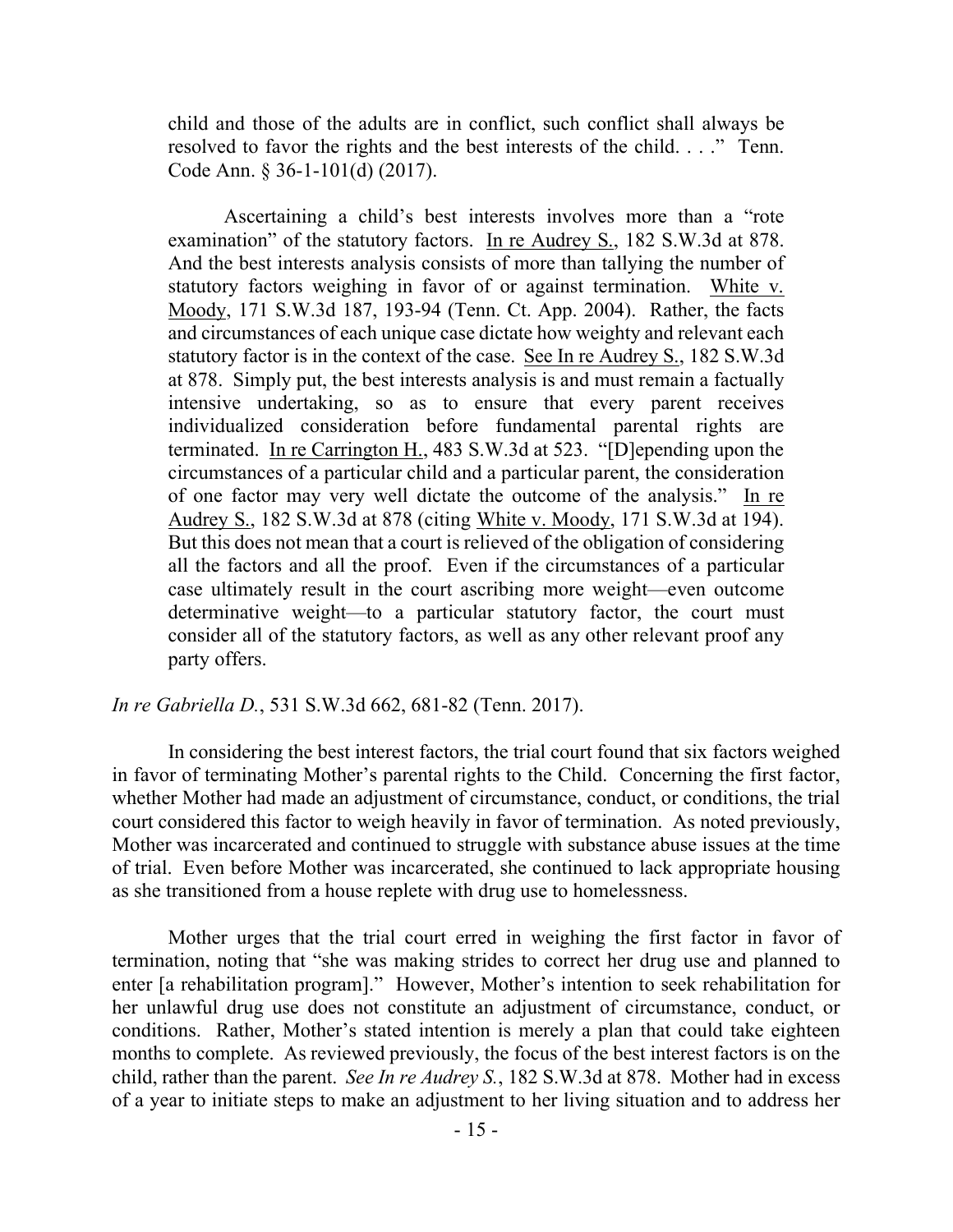drug use but failed to do so. The Child should no longer wait in foster care for another twelve to eighteen months while Mother strives to address her housing and substance abuse issues. Predicated on the evidence presented at trial, we agree with the trial court's assessment of the first factor.

With respect to the second factor, whether Mother had failed to make a lasting adjustment after reasonable efforts by DCS, the trial court found that this factor also was balanced in favor of termination. In doing so, the court correctly noted that DCS had no longer been required to make reasonable efforts to assist in the reunification of Mother and the Child after the Child was adjudged a victim of severe child abuse on August 18, 2020. *See* Tenn. Code Ann. § 37-1-166(g)(4)(A). The trial court found that despite being relieved of its duty to assist Mother, DCS continued to make reasonable efforts to assist her. Ms. Simpson testified that she had scheduled three different appointments at a health facility named "Health Connect" for Mother to submit to an alcohol and drug assessment. Mother never appeared for any of these appointments, resulting in Health Connect's subsequent refusal to reschedule appointments for her. Mother eventually attended an appointment scheduled by Ms. Simpson at the Hiwassee Mental Health facility. However, DCS never received the results of the respective assessment because Mother never signed the release of information form. In addition, Ms. Simpson attempted to provide Mother with a letter that would help her obtain more suitable housing. Despite these efforts, Mother never acquired suitable housing and continued to use drugs. Thus, the court correctly determined that DCS made reasonable efforts to assist Mother; that Mother made no lasting adjustment to her circumstance, conduct, or condition; and that this factor weighed in favor of termination.

Concerning the third factor, whether Mother had maintained regular visitation with the Child, the trial court weighed such against termination. In doing so, the court found that Mother put forth some degree of effort to engage in visits with the Child although visits were inconsistent. The trial court considered the fourth factor, whether there was a meaningful relationship between Mother and the Child, to weigh in favor of termination. The court noted that Mother had "made some effort to engage in a relationship" with the Child but ultimately that there was no meaningful relationship between the two considering Mother's limited contact with the Child. Inasmuch as the Child had been removed from Mother's custody five days after birth and did not see Mother consistently thereafter, the court did not err in determining the fourth factor to be in favor of termination.

The trial court considered the fifth factor, the effect a change of caretakers and physical environment would likely have on the child's emotional, psychological and medical condition, to weigh in favor of termination. The court found that the Child was in a stable home with her foster parents—the only home the Child had known. Therefore, the court weighed this factor heavily in favor of termination. The evidence at trial supports the court's assessment. Mother was incarcerated at the time of trial and continued to struggle with substance abuse issues until the time of her arrest. In contrast, the Child had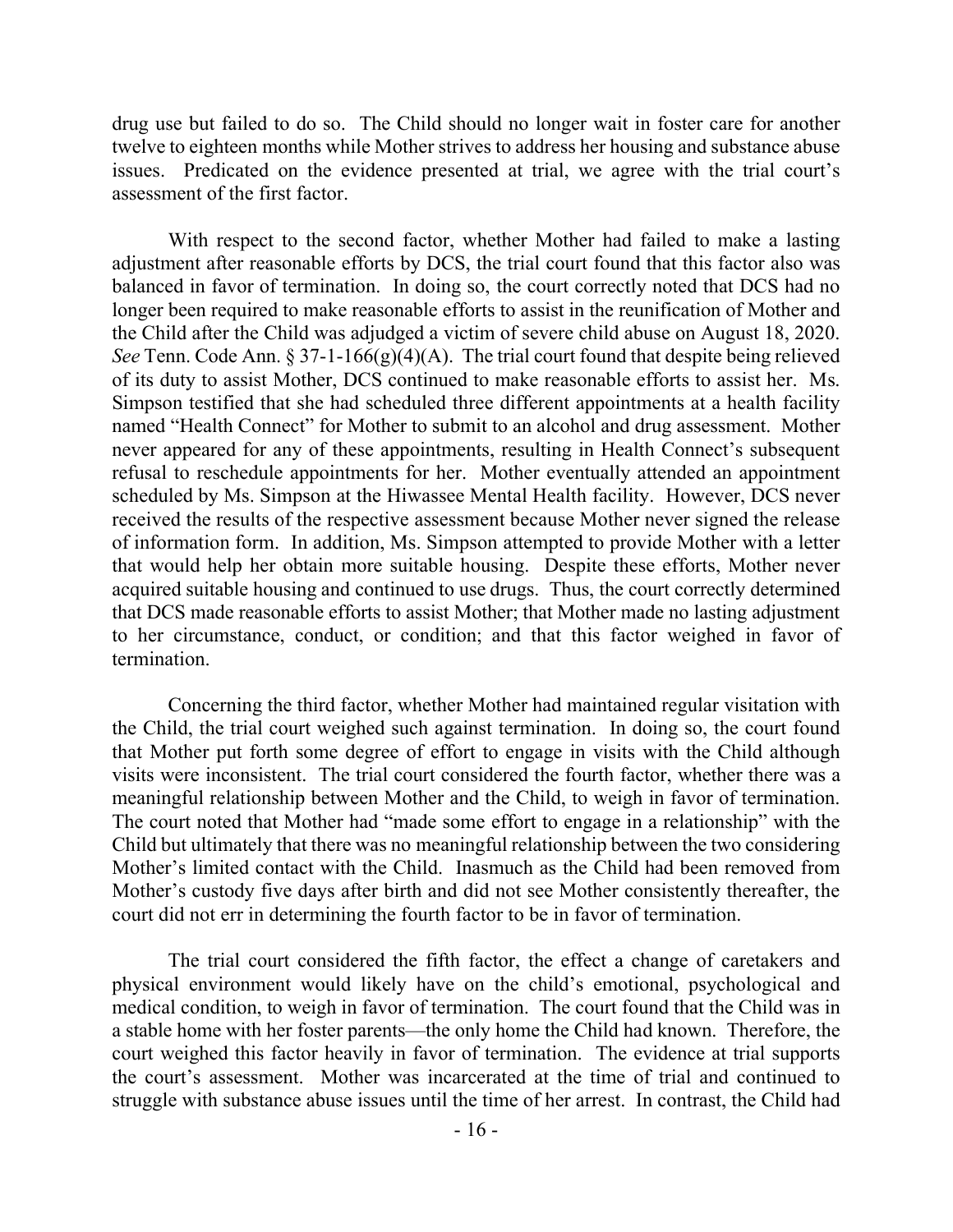been in the care of the same foster family from the time she was five days old. According to Ms. Simpson, the Child was bonded to the foster family and thriving in their care. Therefore, the court did not err in weighing this factor in favor of termination.

Concerning the sixth factor—whether Mother or other people residing with her had shown brutality, physical, sexual, emotional or psychological abuse, or neglect toward the Child, or another child or adult in the family or household—the trial court adjudicated this factor in favor of termination based on Mother's unlawful drug use during her pregnancy with the Child. As we have already affirmed, Mother's drug use constituted severe child abuse. Mother, however, contends that this factor should not weigh in favor of termination inasmuch as the abuse occurred while the Child was *in utero*. However, Mother provides no supporting authority for her proposition that drug exposure to a child *in utero* should not be considered under this factor. Contrary to Mother's postulate, this Court has previously concluded that "drug use in utero weighs in favor of termination under this factor." *In re Jaidon S.*, No. M2021-00802-COA-R3-PT, 2022 WL 1017230, at \*11 (Tenn. Ct. App. Apr. 5, 2022). The court therefore did not err in determining this factor to be in favor of termination.

The trial court weighed the seventh factor, which involves the safety of Mother's home, in favor of termination. The evidence at trial supports the court's assessment. Mother admitted that she was either homeless or residing in an environment where "drugs [were] being used all the time" prior to her incarceration. At the time of trial, Mother could not have provided the Child with a suitable home environment. The court did not err in finding this factor in favor of termination.

Finally, the trial court determined the remaining two statutory factors as weighing against termination of Mother's parental rights. DCS did not present evidence related to Mother's mental or emotional status or whether she made child support payments. Ergo, the court correctly determined these factors as against termination.

Considering the evidence, we agree with the trial court's assessment of these last two factors. However, we further agree with the trial court's ultimate determination by clear and convincing evidence that termination of Mother's parental rights to the Child was in the Child's best interest based on the proof presented. By the time of trial, the Child had spent nearly her entire life with the same foster family, and the evidence demonstrated that the Child had bonded with them. Mother acknowledged that she had seen the Child only four or five times since the Child was placed in foster care, a period spanning more than a year. The Child's bond with her foster family, in conjunction with Mother's persistent housing and substance abuse issues and Mother's incarceration at the time of trial, supports the court's conclusion that the termination of Mother's parental rights was in the Child's best interest. We therefore conclude that the evidence preponderates in favor of the trial court's determination by clear and convincing evidence that termination of Mother's parental rights was in the best interest of the Child.